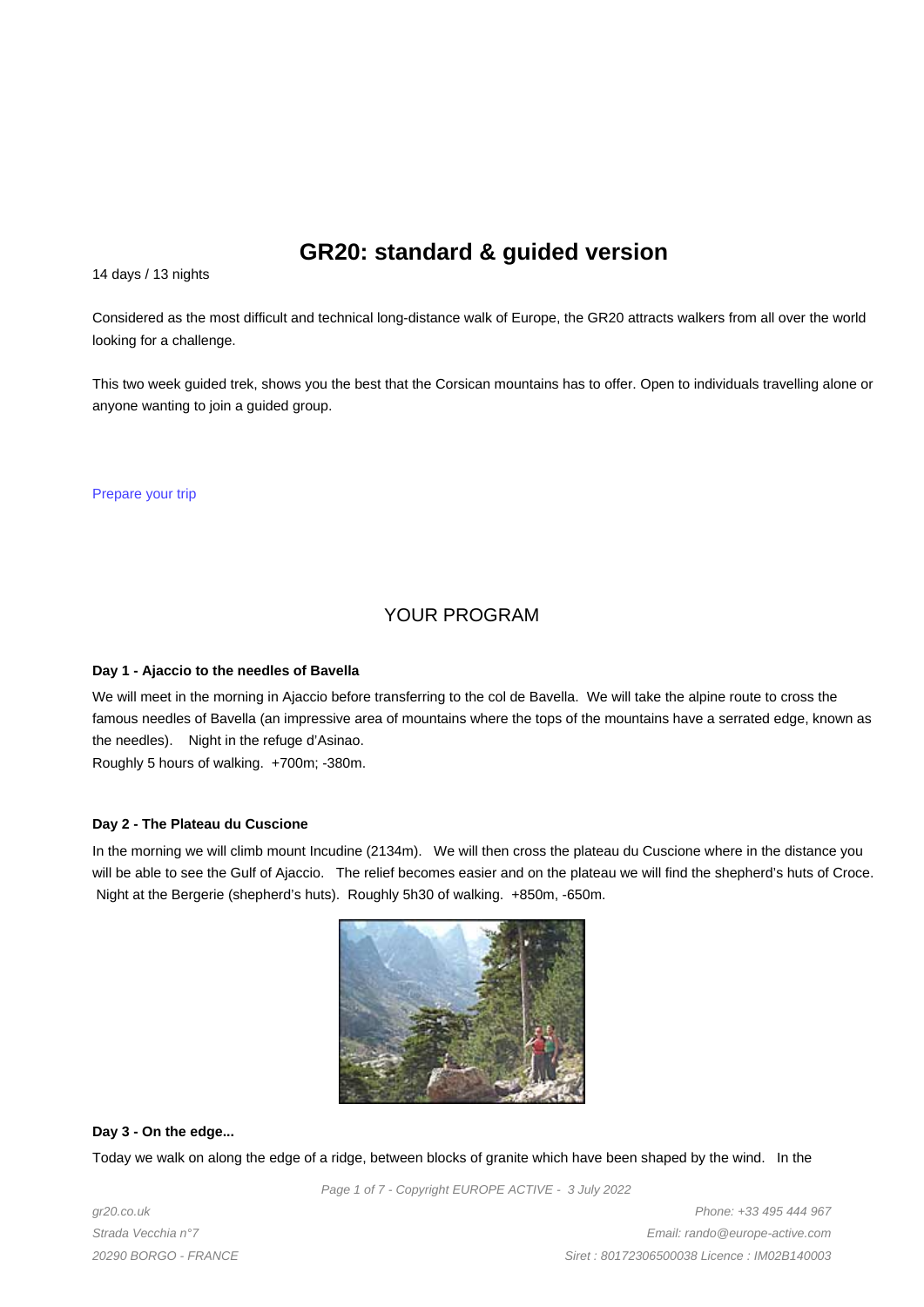background we have a stunning view of the Tyrrhenian sea. Night in a refuge. About 4h30 of walking. +540m, -140m.



# **Day 4 - Col de Verde**

We continue with our progression towards the north via a high route in amongst the mountain peaks and along the ridge which separates the oriental plain from the valley of Taravu. Night in a gite at the Col de Verde. Roughly 7 hours of walking. +790m, -1210m.



### **Day 5 - Les Pozzi**

After crossing through the beech forest of Marmano, we will reach the 'Plateau des Pozzi', where we can visit a local shepherd's place which is still active. You can also meet with the local shepherd. Night in a gite at Capanelle. Roughly 6 hours of walking. +1000m, -700m.



### **Day 6 - Monte Renoso**

Today we have the opportunity to climb Monte Renoso, the highest summit in the south of Corsica at 2352m. Return to the gite via the lake of Bastani. Night in the gite at Capanelle.

Page 2 of 7 - Copyright EUROPE ACTIVE - 3 July 2022

gr20.co.uk Strada Vecchia n°7 20290 BORGO - FRANCE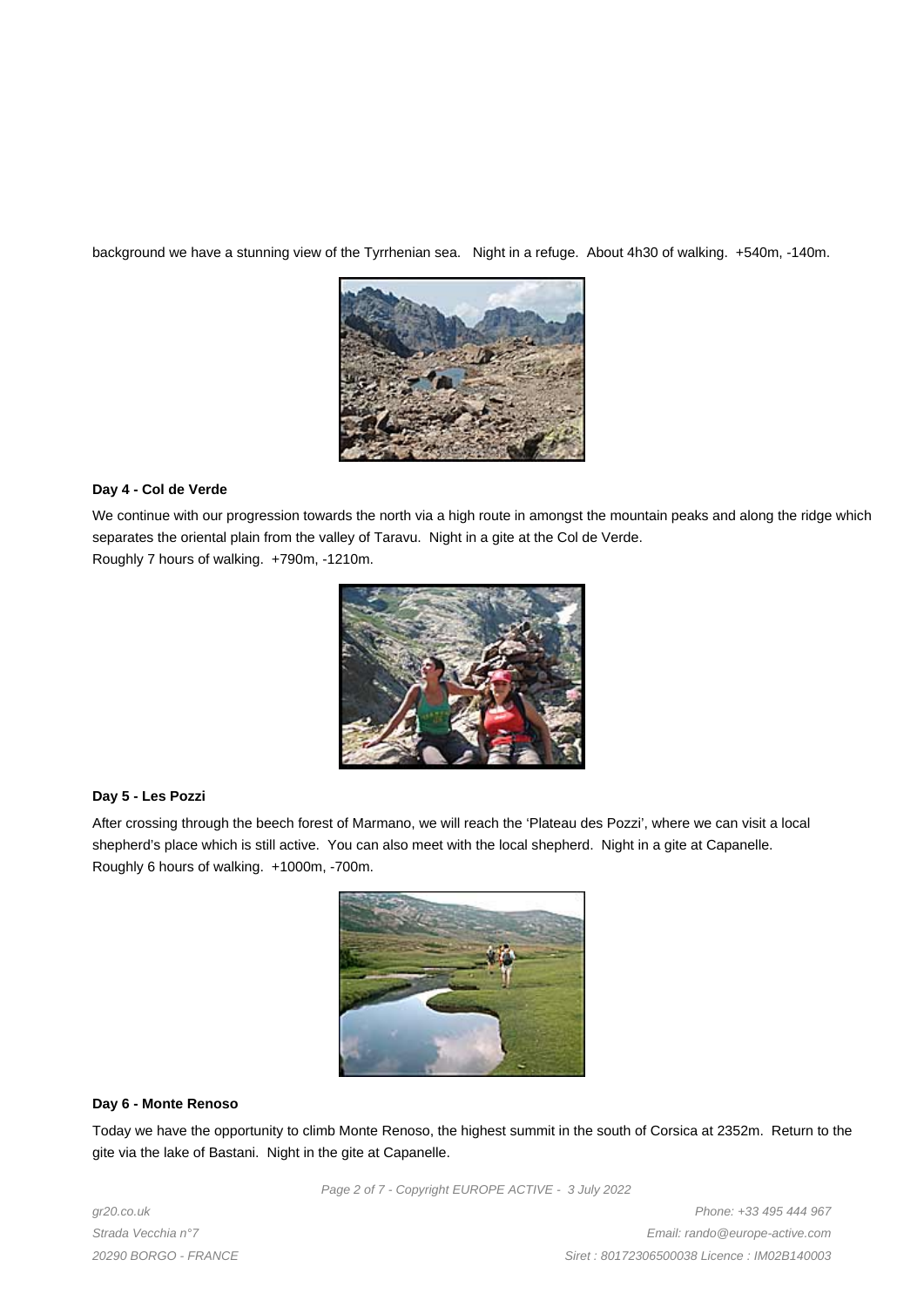5 hours of walking. +/- 760m.

#### **Day 7 - Col de Palmente**

We follow an ancient mule track, which brings us to the Col de Palmente (1640m). The oriental (east) coast offers us a vast panorama including over the 'les étangs de Diana et d'Urbinu' (two lagoons). We will descend through the beech forest of Vizzavona. Night in a gite in the Col. Roughly 5 hours of walking. +220m, -890m.



### **Day 8 - Valley of Manganellu**

Transfer to the hamlet of Canaglia where we begin our trek along a superb mountain stream with natural pools. We climb to the heart of the valley of Manganellu until reaching the refuge (1840 m). Night in a tent or at the refuge. 5h00 of walking. + 1200m.



### **Day 9 - The lakes of Restonica**

By the col (mountain pass) on the high route, you will discover the lakes of Restonica, under the watchful eyes of Monte Ritondu. You will climb to the breach of Capitello before descending to the refuge of Manganu. Night in a tent. 6 hours of walking. + 765m, -1005m.

### **Day 10 - Lake Ninu**

Set in the middle of short green turf, the famous lake Ninu is stunningly offset with a backdrop of mountains. We traverse a labyrinth of small blue ponds (or pozzines) surrounded by a bright green natural lawn.

We start our descent where we discover in the far distance, the gulf of Sagone. At the Col de Saint Antoine, we walk through the heart of a conifer forest before reaching Verghio.

5h30 of walk, + 400m, -600m. Night in a lodge.

gr20.co.uk Strada Vecchia n°7 20290 BORGO - FRANCE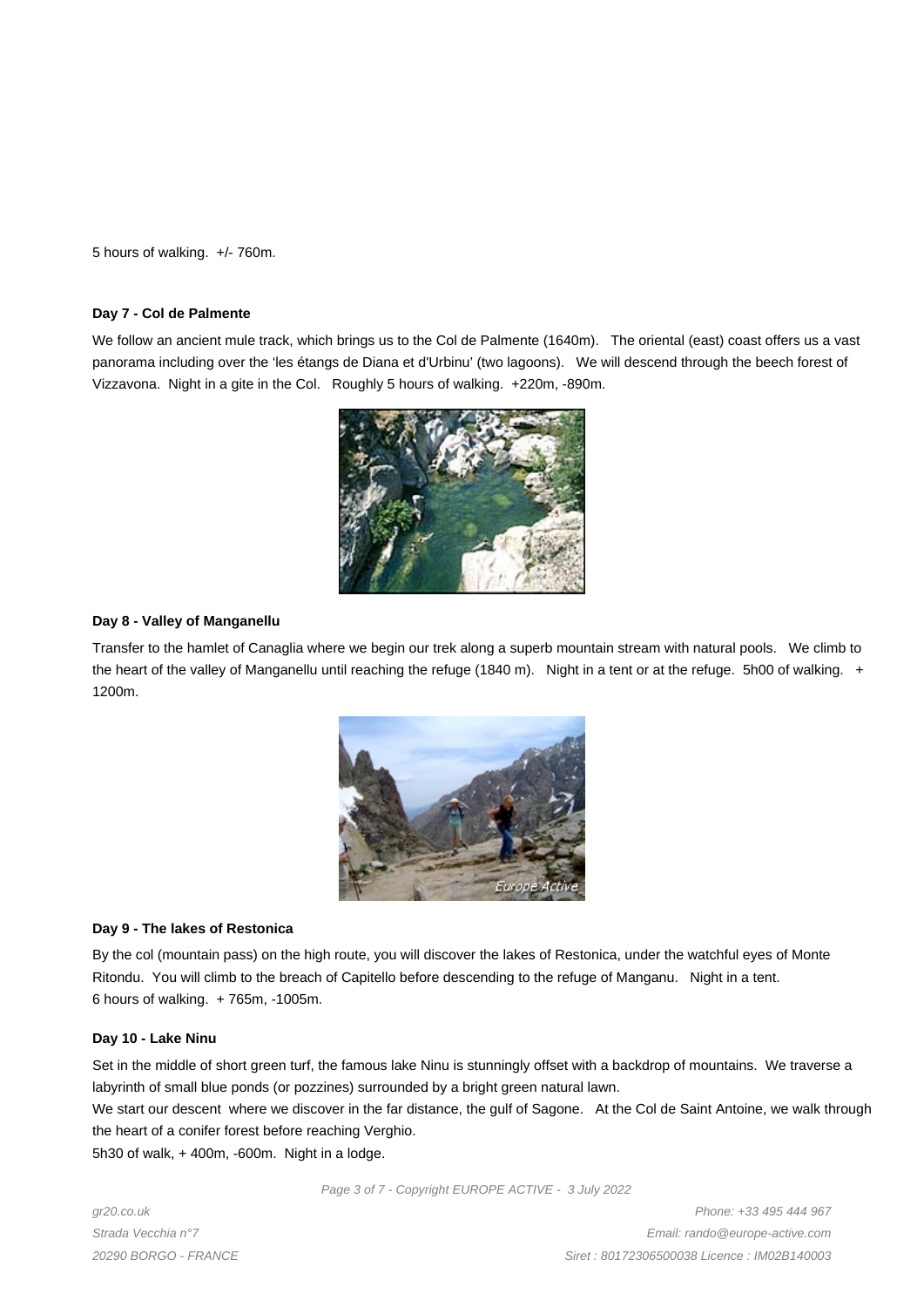

# **Day 11 - The 'col de Foggiale'**

We will climb to the refuge of Ciuttolu di i Mori (1990 m). At the col de Foggiale we descend on a rocky path to the sheep-folds of Vallone.

You will need to carry the belongings you need for the night as you won't have access to your main bag.

Night in a tent, evening meal at the auberge.

6 hours of walking, +760m, -720m.



### **Day 12 - Refuge of Tighettu - Haut Asco**

We will pass the refuge of Tighjettu before climbing to the variant of the Cirque de la Solitude (closed because of the accident in June 2015), Bocca Crucetta and then the Pointe des Eboulis (2607 m).

Night and evening meal in a lodge at Haut Asco. Walk: 6h30

Altitude gain & loss: +900m, -650m

### **Day 13 - Bonifatu**

By the Bocca di Stagnu, at the foot of Punta A Muvrella (2148 m), we leave the valley of Ascu to arrive in the forest of Bonifatu. We will pass the lake of Muvrella and the footbridge of Spasimata. We will stop at the refuge of Carrozzu, before crossing a splendid forest of

pines and of birches to the forest house of Bonifatu.

7 hours of walking +730m, - 1610m.

Page 4 of 7 - Copyright EUROPE ACTIVE - 3 July 2022

gr20.co.uk Strada Vecchia n°7 20290 BORGO - FRANCE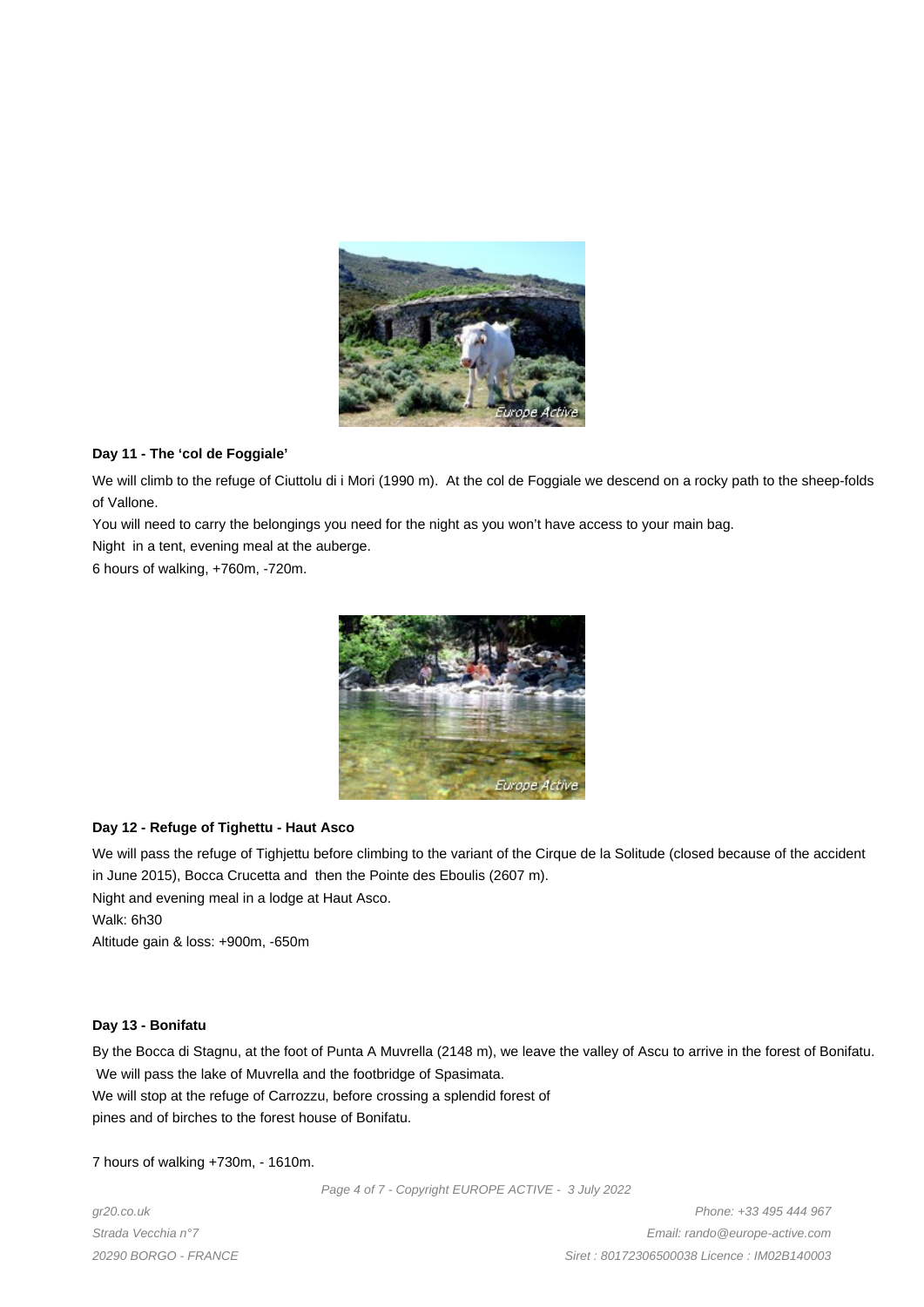### **Day 14 - Calvi - End of trek**

A last epic day on the GR20, you will end your day with wonderful views of Calvi's bay. A transfer by bus is provided to Calvi. 7h30 of walking +1000m, - 1250m.

# Additional information

### **TARIFFS**

Price from 1560 euros per person.

# **OPTIONS**

# **INCLUDED**

From the point at which the tour meets, the transfers (8 stages on 13), full board, the assistance of a mountain guide (french speaking with some knowledge of english), luggage assistance as described.

### **NOT INCLUDED**

Transfers not mentioned in this program, including transfers before the meeting point and after the point of dispersal, also transfers for example, in cases of bad weather or physical ailments, entrance fees to sites, optional activities, drinks and holiday insurance.

### **LEVEL OF DIFFICULTY**

You need to be used to trekking in the mountains. Average 6-7 hours of hiking per day (averaging +/-500m) on sometimes difficult trails.

### **CARRYING**

You will have access to your main bag on the following evenings: 2,4,5,6, 10,12 and 13. You will need to carry a day sack with enough items for a few days at a time on days 1-2, 3-4, 8-10, 11-12. On days 5, 6, 7, 13 and 14 you only need to carry a day sack.

### **ACCOMMODATION**

Accommodation is provided in the way of tents (matresses provided) and in refuges (dormitories).

### **SIZE OF GROUP**

6-12

**DEPARTURES** See the dates for departure.

### **DEPARTURE**

Ajaccio. Meet at the bus and maritime station reception hall at 8h00 on day 1. Our team will then take care of your main luggage. Be ready and prepared for the first walk.

# **DISPERSION**

Page 5 of 7 - Copyright EUROPE ACTIVE - 3 July 2022

gr20.co.uk Strada Vecchia n°7 20290 BORGO - FRANCE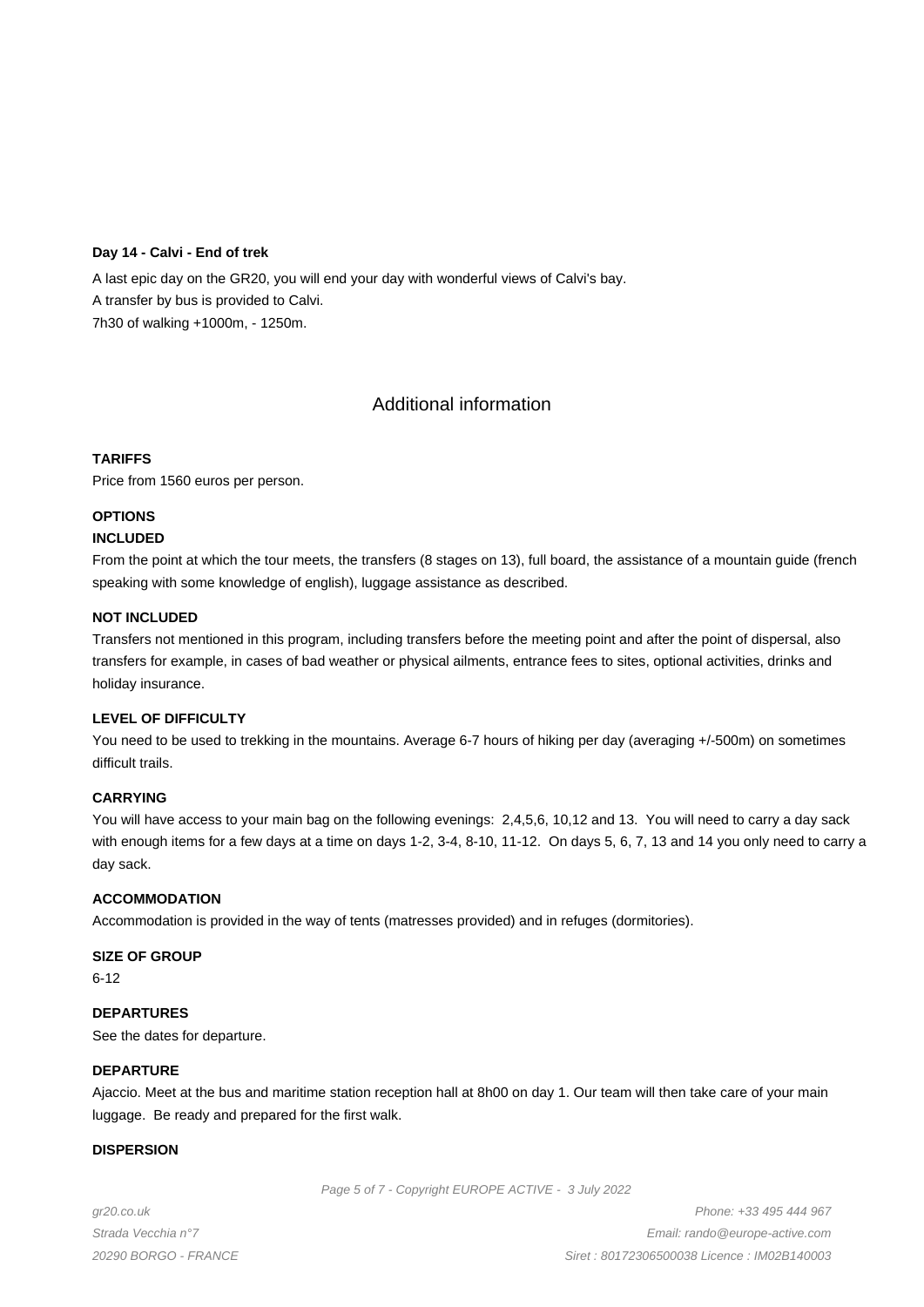Calvi (the walk should finish around 17h00 at Calenzana, return to Calvi around 17h45).

### **EQUIPMENT TO TAKE**

• A good pair of walking boots (ones that you have used before), with ankle support and non-slip soles.

- • Good quality walking socks
- • A comfortable rucksack (either for all of your kit or as a day sack) with plenty of plastic bags to keep your kit dry.

• If you are having your luggage transferred, please make sure that you have only one bag for the transfers, with a maximum weight of 15 kilos. It should be an easily transportable soft bag or with wheels.

- • T-shirt and shorts (depending upon the likely weather)
- • Light trekking trousers (not jeans)
- • It is good to be able to 'layer' your clothes with several light tops (for protection against cold, wind or sun)
- A warm sweater, polar or fleece. Beanie, gloves.
- • Waterproofs such as an anorak (Gore-tex or micro pore for example) or poncho.
- • A bathing suit and towel

• Sandals or flip flops for beaches, river wading, or for wearing in the evening (it's important to be able to rest your feet from your walking boots)

- Sun cream plus sunglasses and a hat or cap
- • A change of clothes

• For the picnics, you will need a small Tupperware box (for stews or salads), a plastic mug, a knife and fork. A Swiss Army knife or a pen knife is optional but can be very useful.

- • Walking poles can be very useful to take the weight off the knees and to steady yourself on uneven terrain.
- • A water bottle (at least one). It is preferable that you should be able to carry at least 2 litres of water at any one time.
- Camera and film, or batteries and memory cards for digital ones.
- A light torch (with spare battery)

• A small first aid kit possibly including: Rehydration salts to combat dehydration or fatigue, something for cuts, sprains, blisters, breaks, burns, stings, and pain relief. Please remember any personal medication that you may need.

• Wash bag, including: toothbrush, toothpaste, towel, toilet paper. Preferably a biodegradable soap for washing fruit, washing yourself and for washing clothes (it is possible to buy a multi-purpose biodegradable soap). Earplugs can also be useful if you are sleeping in dormitories.

• Money – make sure you have enough cash on you for your trek (in Euros), as it is unlikely that you will be able to use a card or withdraw money if you are in the mountains.

• Maps – IGN maps of a scale and quality that allow you to see the route clearly. If you are on a self-guided tour, you will more than likely be given copies of sections of maps. These should be clear enough to guide you along the route alongside the route notes, but we strongly recommend that you have the correct maps for the area of your walk. Please contact us if you need advice.

• A compass – but make sure you are able to read it before starting on your trek

• Mobile phone and charger (it may not always be possible to get a signal or to charge it, but it can be very helpful in many circumstances).

• Snacks (such as energy bars, dried fruit).

• If you are a vegetarian, we suggest you bring a good supply of nuts or other foods containing protein. It is not always possible to get a good balanced meal, particularly in the more remote places in the mountains.

• A waterproof plastic pouch in which to put your trip documents, identity papers and insurance documents.